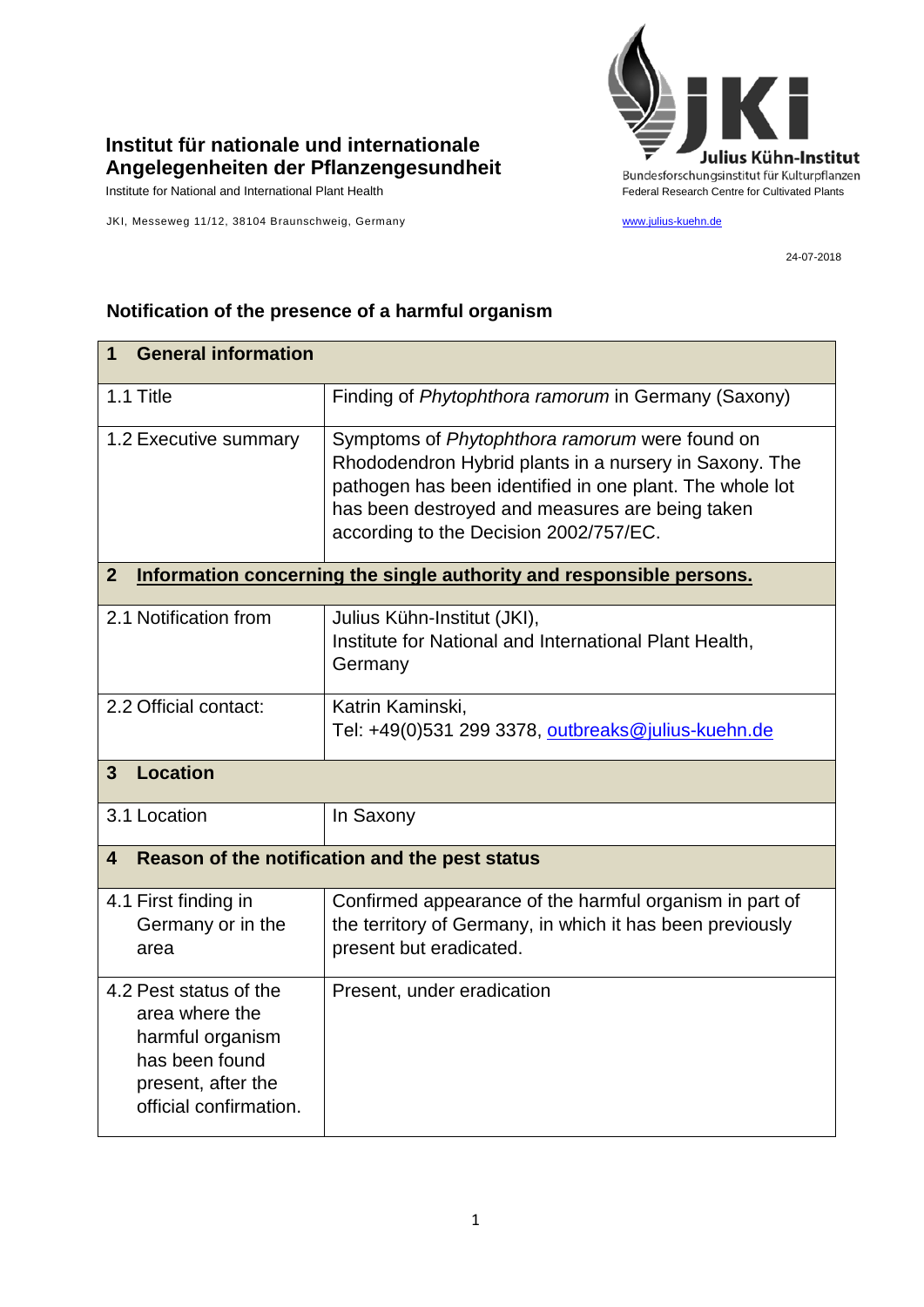| 4.3 Pest status in Germany before the<br>official confirmation of the presence,<br>or suspected presence, of the<br>harmful organism. | Present, few occurrences                                                                                     |
|---------------------------------------------------------------------------------------------------------------------------------------|--------------------------------------------------------------------------------------------------------------|
| 4.4 Pest status in Germany after the<br>official confirmation of the presence<br>of the harmful organism.                             | Present, few occurrences                                                                                     |
| Finding, sampling, testing and confirmation of the harmful organism.<br>5                                                             |                                                                                                              |
| 5.1 How the presence or appearance of<br>the harmful organism was found.                                                              | Phytosanitary inspection                                                                                     |
| 5.2 Date of finding:                                                                                                                  | 12 June 2018                                                                                                 |
| 5.3 Sampling for laboratory analysis.                                                                                                 | 12 June 2018                                                                                                 |
| 5.4 Date of official confirmation of the<br>harmful organism's identity.                                                              | 2 July 2018                                                                                                  |
| 6<br>Infested area, and the severity and source of the outbreak in that area.                                                         |                                                                                                              |
| 6.1 Size and delimitation of the infested<br>area.                                                                                    | One lot of 1,500 Rhododendron plants                                                                         |
| 6.2 Characteristics of the infested area<br>and its vicinity.                                                                         | Open air - production area: nursery                                                                          |
| 6.3 Infested plant(s), plant product(s)<br>and other object(s).                                                                       | 1 Rhododendron Hybrid plant, plants for<br>planting                                                          |
| 6.4 Severity of the outbreak.                                                                                                         | 8 plants showed symptoms but<br>P. ramorum could be detected in 1 plant<br>only.                             |
| 6.5 Source of the outbreak                                                                                                            | unknown                                                                                                      |
| <b>Official phytosanitary measures.</b><br>$\overline{7}$                                                                             |                                                                                                              |
| 7.1 Adoption of official phytosanitary<br>measures.                                                                                   | Destruction of the whole lot including the<br>infested plant, measures according to<br>Decision 2002/757/EC. |
| 7.2 Date of adoption of the official<br>phytosanitary measures.                                                                       | 3 July 2018                                                                                                  |
| 7.3 Identification of the area covered by                                                                                             | $10 \text{ m}^2$                                                                                             |